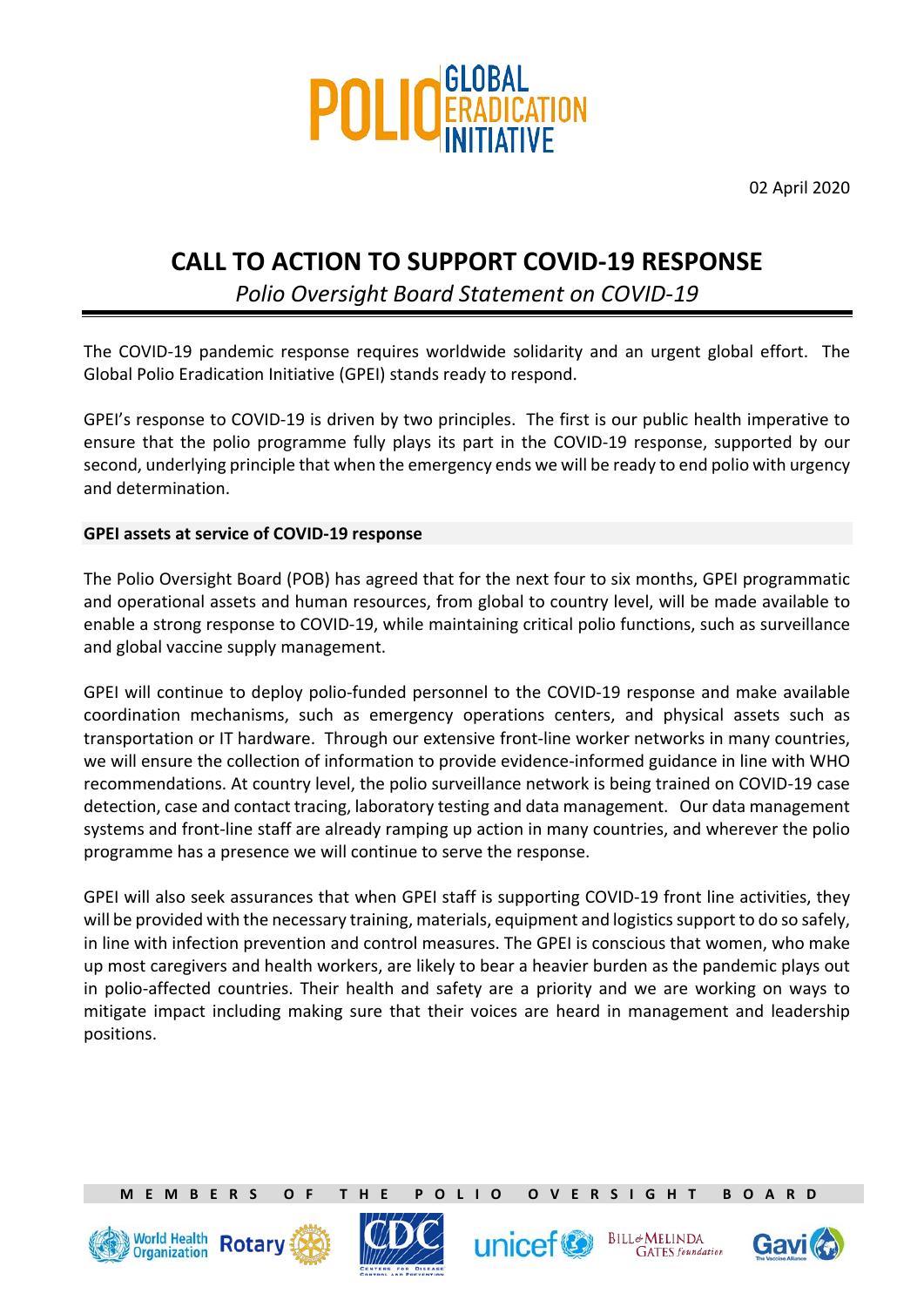## **Pause in immunization campaigns**

All countries planning to conduct poliovirus preventative campaigns are advised to temporarily postpone these campaigns until the second half of 2020. Countries which were planning to conduct poliovirus outbreak response campaigns are advised to postpone these campaigns until 1 June 2020 and then reevaluate based on the status of the COVID-19 pandemic.<sup>[1,](#page-1-0)[2](#page-1-1)</sup>

The final decision to proceed with outbreak response rests with countries, who will need to evaluate the risks of a delayed response to detection of poliovirus against the risks of an immediate response, which could contribute to further spread of SARS-CoV-2 and more cases of COVID-19. Should an outbreak response campaign be pursued, countries should ensure measures needed to uphold infection prevention and control, protect health workers and safeguard the public are in place.

We take this decision with deep regret, knowing more children may be paralyzed by polio as a result. Nonetheless, GPEI believes it is the correct decision, given the imperative to save lives in the current emergency and not contribute to the further spread of COVID-19.

To mitigate the risks of lower immunity levels and to protect children from paralysis, GPEI will continue to work to the extent possible on strengthening essential immunization in the highest-risk areas for spread of poliovirus. This will be carried out under relevant WHO recommendations including the recommendation to prioritize vaccines for outbreak prone diseases such as polio, measles, diphtheria and yellow fever.

To more effectively meet communities' health needs, the polio network will support delivery of basic services where it has the capacity to do so, including in Afghanistan, for example, through advocating for the establishment of health facilities in the most high-risk areas. We believe that the delivery of such basic services would contribute both to a successful COVID-19 response in these areas and to build trust and valuable engagement opportunities. As soon as it judged safe to do so, GPEI will support countries in conducting the appropriate catch-up vaccination campaigns.

#### **Maintain surveillance**

GPEI will place the highest priority on the continuation of poliovirus surveillance (acute flaccid paralysis and environmental) to closely monitor the circulation of wild and vaccine-derived polioviruses. GPEI will provide guidance and active support for countries on issues such as managing disruptions to shipping of stool samples, use of community surveillance and digital platforms and expanding environmental surveillance, where acute flaccid paralysis surveillance cannot be carried out.

<span id="page-1-1"></span><sup>&</sup>lt;sup>2</sup> [WHO's Guiding principles for immunization activities during](https://apps.who.int/iris/bitstream/handle/10665/331590/WHO-2019-nCoV-immunization_services-2020.1-eng.pdf?sequence=1&isAllowed=y) the COVID-19 pandemic: interim guidance



unicef<sup>®</sup>









<span id="page-1-0"></span> <sup>1</sup> [Polio Eradication in the context of the COVID-19 pandemic. Summary of urgent country and regional recommendations](http://polioeradication.org/wp-content/uploads/2020/03/GPEI-POB-recommendations-for-countries-on-covid-20200324.pdf)  [from the Polio Oversight Board meeting of March 24, 2020](http://polioeradication.org/wp-content/uploads/2020/03/GPEI-POB-recommendations-for-countries-on-covid-20200324.pdf)